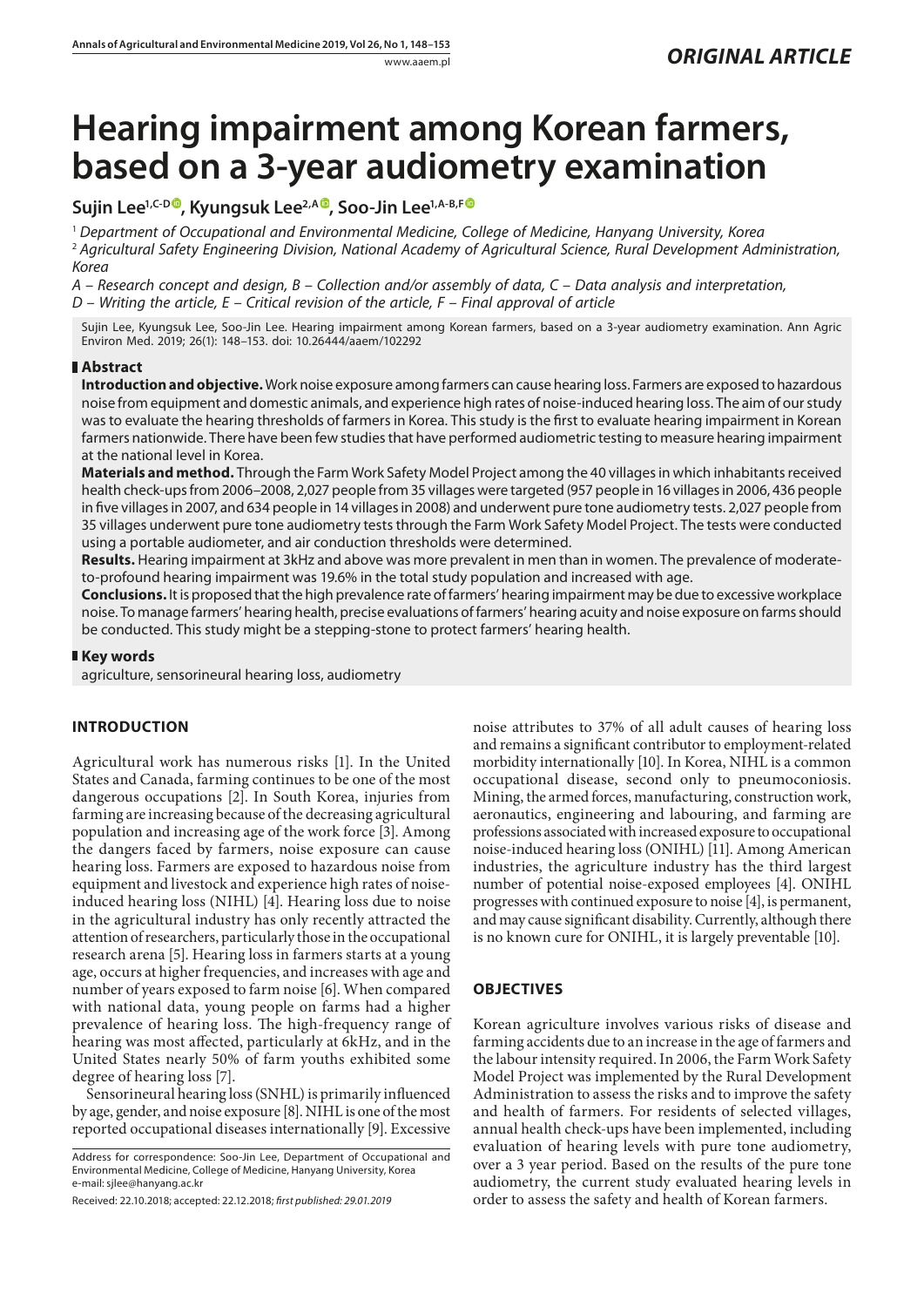Sujin Lee, Kyungsuk Lee, Soo-Jin Lee . Hearing impairment among Korean farmers, based on a 3-year audiometry examination

#### **MATERIALS AND METHOD**

**Study participants.** In 2006–2008, through the Farm Work Safety Model Project, among the 40 villages in which inhabitants received health check-ups, 2,027 people from 35 villages were targeted (957 people in 16 villages in 2006, 436 people in five villages in 2007, and 634 people in 14 villages in 2008) and underwent pure tone audiometry tests. The villages are located across the country, in [Gyeonggi-do](http://endic.naver.com/search.nhn?query=gyeonggi-do), [Gangwon-do,](http://endic.naver.com/search.nhn?query=gangwon-do) Chungcheong-do, Jeolla-do, Gyeongsang-do Provinces. A standardized interview included questions about demographic and socio-economic characteristics, including gender, age, years of farm work, principal farm commodity, education level, smoking habit, alcohol consumption, and previous and current diseases. There were 6 cases of ear disease diagnosed by a physician and were excluded from further analyses. All participants consented to using their personal information and clinical records for this study. IRB approval was not obtained because it was not obligatory when the study was performed.

**Audiometric measurement.** Pure-tone audiometry tests were conducted by using a portable audiometer (Voyager 522; Madsen Electronics; 5600 Rowland Rd #275, Minnetonka, MN, USA). The tests were performed in each village in a quiet room, without factory or nearby traffic noise, or other types of significant noise sources. Doctors were trained to operate the audiometer and then determined the hearing thresholds based on the results. Only air conduction thresholds were obtained. Participants pushed a button if they heard a tone. The frequencies tested were 0.5, 1, 2, 3, 4, and 6kHz.

Hearing impairment was categorized according to severity. Hearing impairment defined as a pure tone hearing threshold level  $\geq$ 30 decibels (dB) at each 0.5, 1, 2, 3, 4, and 6kHz for each ear. Moderate-to-profound hearing impairment was defined as a threshold ≥50dB at 4kHz and an average of the thresholds at 0.5, 1, and  $2kHz \geq 30dB$ .

**Statistical analyses.** To analyze the audiometric thresholds at each frequency by gender and age group, analysis of variance (ANOVA) was used. Differences in the prevalence of hearing impairments between men and women were analyzed using an independent t-test. Chi-square test was performed to compare the prevalence of moderate-to-profound hearing impairments according to age group within each gender. To determine if there were differences in mean age or years of farm work between the normal hearing and the moderate-to-profound hearing impairment group, t-tests and logistic regressions were performed. Statistical analyses were performed using SAS 9.4 (SAS Institute; Cary, NC) and SPSS (ver. 20.0; SPSS Inc., Chicago, IL, USA). All tests were 2-sided, and p-values <0.05 were considered statistically significant.

### **RESULTS**

A total of 2,027 subjects completed audiometric tests. The characteristics of the participants are presented in Table 1. The average age was 59.1 ( $\pm$  11.19) and average years of farm work 29.5 ( $\pm$  16.71).

The audiometric thresholds at each frequency were analyzed by gender and age group (Tab. 2). Due to missing

| <b>Table 1.</b> Characteristics of participants who completed audiometric |  |  |
|---------------------------------------------------------------------------|--|--|
| tests (N=2027).                                                           |  |  |

| Characteristic              | Number <sup>a</sup> | Percent(%) |
|-----------------------------|---------------------|------------|
| Year                        |                     |            |
| 2006                        | 957                 | 47.2       |
| 2007                        | 436                 | 21.5       |
| 2008                        | 634                 | 31.3       |
| Province                    |                     |            |
| Gyeonggi-do                 | 248                 | 12.2       |
| Gangwon-do                  | 336                 | 16.6       |
| Chungcheongbuk-do           | 112                 | 5.5        |
| Chungcheongnam-do           | 94                  | 4.6        |
| Jeollabuk-do                | 142                 | 7.0        |
| Jeollanam-do                | 384                 | 18.9       |
| Gyeongsangbuk-do            | 277                 | 13.7       |
| Gyeongsangnam-do            | 434                 | 21.4       |
| Gender                      |                     |            |
| Male                        | 906                 | 44.7       |
| Female                      | 1121                | 55.3       |
| Age                         |                     |            |
| $20 - 29$                   | 9                   | 4.0        |
| $30 - 39$                   | 75                  | 3.7        |
| $40 - 49$                   | 351                 | 17.3       |
| $50 - 59$                   | 555                 | 27.4       |
| $60 - 69$                   | 644                 | 31.8       |
| $70 - 79$                   | 356                 | 17.6       |
| $80 - 89$                   | 36                  | 1.8        |
| $90 - 99$                   | 1                   | 0.0        |
| Years of farm work          |                     |            |
| $0 - 9$                     | 259                 | 14.0       |
| $10 - 19$                   | 279                 | 15.1       |
| $20 - 29$                   | 387                 | 20.1       |
| $30 - 39$                   | 344                 | 18.6       |
| $40 - 49$                   | 329                 | 17.8       |
| $50 - 59$                   | 201                 | 10.9       |
| $60 - 88$                   | 48                  | 2.6        |
| Principal farm commodity    |                     |            |
| Paddy farming               | 635                 | 35.1       |
| Field farming               | 329                 | 18.2       |
| Fruit farming               | 394                 | 21.8       |
| Greenhouse farming          | 377                 | 20.8       |
| Stockbreeding               | 47                  | 2.6        |
| Others (special crop, etc.) | 27                  | 1.5        |
| <b>Education level</b>      |                     |            |
| No institutional education  | 326                 | 16.2       |
| Elementary school or less   | 546                 | 27.1       |
| Middle school               | 533                 | 26.5       |
| High school                 | 380                 | 18.9       |
| Undergraduate school        | 179                 | 8.9        |
| Graduate school or more     | 21                  | 1.0        |
| Unknown                     | 28                  | 1.3        |
| Smoking habit               |                     |            |
| Nonsmoker                   | 1255                | 65.1       |
| Ex-smoker                   | 284                 | 14.7       |
| Current smoker              | 390                 | 20.2       |
| Alcohol consumption         |                     |            |
| Yes                         | 970                 | 49.8       |
| No                          | 977                 | 50.2       |

<sup>a</sup>180 participants had missing data regarding farm working period, 218 had missing data regarding principal farm commodity, 14 had missing data regarding education level, 98 had missing data regarding smoking habit, and 80 had missing data regarding alcohol consumption.

data, the numbers were different at each frequency. At each frequency, all threshold means were significantly different by age group for each gender.

Hearing impairment in men and women were compared at each frequency. Hearing impairments at 3kHz and above were more prevalent in men than in women. Prevalence of moderate-to-profound hearing impairment was 19.6% (363 persons) in the total study population, and increased with age. The prevalence was 1.2% for individuals in their 30s, 8.0% in their 40s, 11.9% in their 50s, 22.9% in their 60s, 40.7% in their 70s, and 60.7% for individuals in their 80s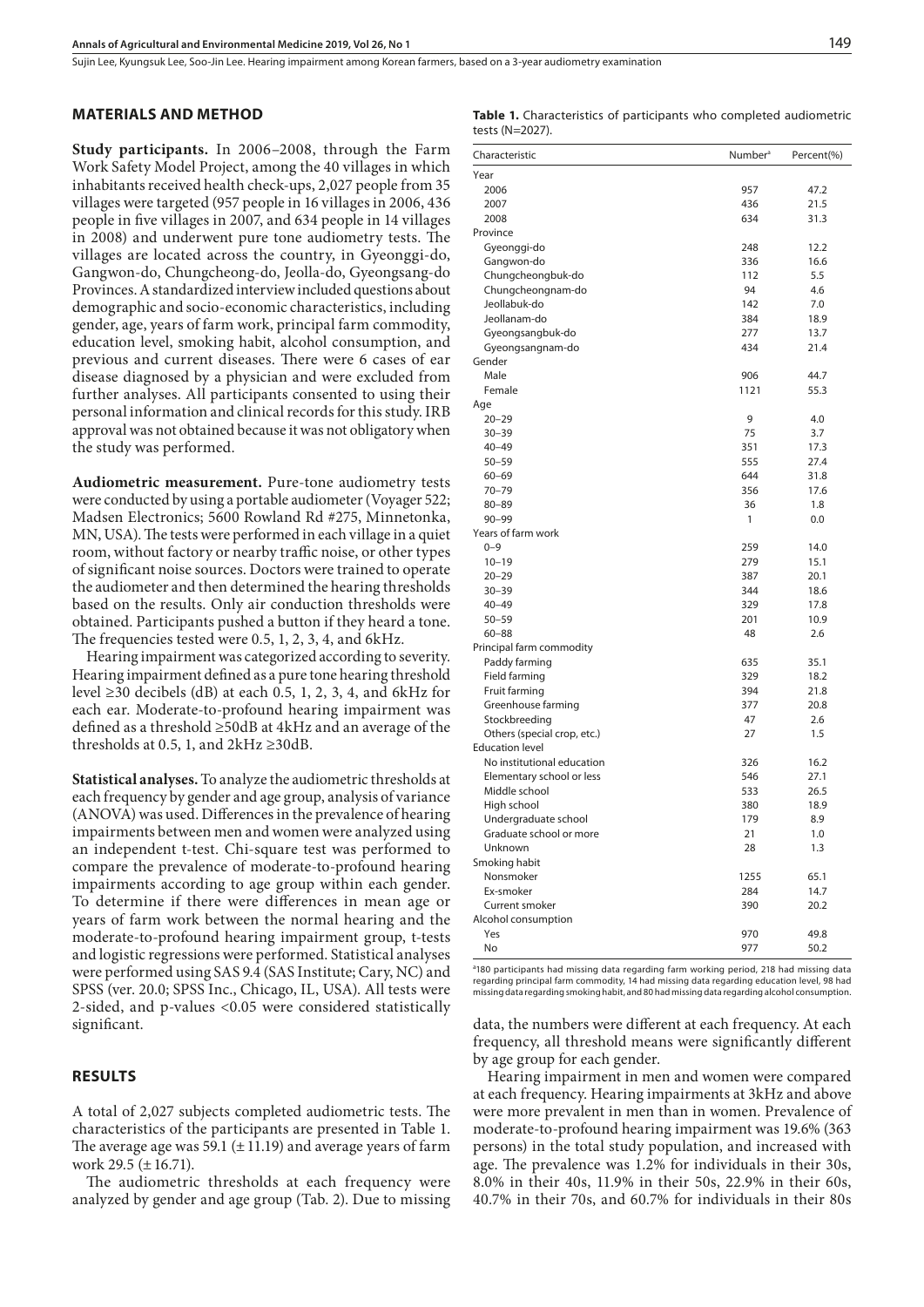Sujin Lee, Kyungsuk Lee, Soo-Jin Lee . Hearing impairment among Korean farmers, based on a 3-year audiometry examination

**Table 2.** Comparison of results of pure-tone audiometry at each frequency between men and women.

|                |                        |            | Men                                          |                   |            | Women                                      |                   |  |
|----------------|------------------------|------------|----------------------------------------------|-------------------|------------|--------------------------------------------|-------------------|--|
| Frequency (Hz) | Age group              | N          | Mean (dB) (95% CI)                           | $F(p-value)$      | N          | Mean (dB) (95% CI)                         | $F(p-value)$      |  |
| Lt 500         | $\leq$ 39              | 23         | 16.74 (13.85-19.63)                          |                   | 29         | 19.14 (15.26-23.01)                        |                   |  |
|                | $40 - 49$              | 108        | 24.63 (21.62-29.64)                          |                   | 141        | 22.62 (20.62-24.63)                        |                   |  |
|                | $50 - 59$              | 201        | 23.06 (21.30-24.82)                          | 11.282            | 215        | 22.77 (21.27–24.27)                        | 18.289            |  |
|                | $60 - 69$<br>$\geq 70$ | 197<br>132 | 26.17 (24.21-28.13)<br>32.31 (29.48-35.14)   | (0.000)           | 303<br>165 | 27.89 (26.21-29.56)<br>33.12 (30.38-35.86) | (0.000)           |  |
|                | Total                  | 661        | 25.87 (24.75-26.99)                          |                   | 853        | 26.44 (25.46-27.43)                        |                   |  |
|                |                        |            |                                              |                   |            |                                            |                   |  |
|                | $\leq$ 39<br>$40 - 49$ | 35<br>156  | 15.14 (12.92-17.37)<br>22.37 (20.01-24.73)   |                   | 49<br>195  | 17.55 (15.17-19.93)<br>20.31 (18.81-21.81) |                   |  |
|                | $50 - 59$              | 269        | 20.65 (19.22-22.08)                          | 22.891            | 286        | 20.35 (19.06-21.64)                        | 35.558            |  |
| Lt 1000        | $60 - 69$              | 265        | 25.02 (23.26-26.78)                          | (0.000)           | 379        | 26.27 (24.70-27.83)                        | (0.000)           |  |
|                | $70-$                  | 181        | 32.18 (29.69-34.67)                          |                   | 212        | 32.97 (30.66-35.28)                        |                   |  |
|                | Total                  | 906        | 24.32 (23.35–25.29)                          |                   | 1121       | 24.61 (23.75 - 25.46)                      |                   |  |
|                | $\leq$ 39              | 34         | 13.82 (11.32-16.33)                          |                   | 48         | 15.10 (13.00-17.21)                        |                   |  |
|                | $40 - 49$              | 149        | 21.41 (19.01-23.81)                          |                   | 184        | 18.83 (17.37-20.29)                        |                   |  |
| Lt 2000        | $50 - 59$<br>$60 - 69$ | 265<br>255 | 22.75 (21.05-24.46)                          | 30.369<br>(0.000) | 279<br>371 | 20.95 (19.49–22.41)                        | 43.001<br>(0.000) |  |
|                | $\geq 70$              | 169        | 28.86 (26.09-31.04)<br>36.92 (33.85-39.99)   |                   | 196        | 28.07 (26.37-29.78)<br>34.57 (31.94-37.20) |                   |  |
|                | Total                  | 872        | 26.71 (25.55-27.87)                          |                   | 1078       | 25.26 (24.30-26.21)                        |                   |  |
|                | $\leq$ 39              | 13         | 22.69 (13.92-31.47)                          |                   | 16         | 14.69 (10.99-18.39)                        |                   |  |
|                | $40 - 49$              | 62         | 29.68 (24.80-34.55)                          |                   | 73         | 20.55 (17.83-23.27)                        |                   |  |
| Lt 3000        | $50 - 59$              | 113        | 30.84 (27.36-34.32)                          | 5.509             | 115        | 22.17 (19.64–24.71)                        | 14.729            |  |
|                | $60 - 69$              | 92         | 32.55 (28.54 - 36.57)                        | (0.000)           | 105        | 29.33 (26.01-32.66)                        | (0.000)           |  |
|                | $\geq 70$<br>Total     | 54<br>334  | 43.52 (37.06-49.98)                          |                   | 69<br>378  | 36.16 (31.36-40.96)                        |                   |  |
|                |                        | 35         | 32.83 (30.65-35.01)                          |                   | 49         | 26.08 (24.40-27.76)                        |                   |  |
|                | $\leq$ 39<br>$40 - 49$ | 156        | 22.57 (16.43-28.71)<br>32.15 (28.74-35.56)   |                   | 195        | 18.57 (14.53–22.61)<br>21.33 (19.53-23.14) |                   |  |
|                | $50 - 59$              | 268        | 37.45 (34.97-39.93)                          | 32.773            | 285        | 25.04 (23.25 - 26.82)                      | 66.003            |  |
| Lt 4000        | $60 - 69$              | 263        | 45.02 (42.33–47.72)                          | (0.000)           | 379        | 34.89 (32.94-36.85)                        | (0.000)           |  |
|                | $\geq 70$              | 179        | 53.35 (50.27-56.44)                          |                   | 212        | 44.62 (41.78-47.46)                        |                   |  |
|                | Total                  | 901        | 41.32 (39.84-42.81)                          |                   | 1120       | 31.15 (30.01-32.29)                        |                   |  |
|                | $\leq$ 39              | 9          | 41.67 (23.04–60.30)                          |                   | 10         | 17.50 (12.10-22.90)                        |                   |  |
|                | $40 - 49$              | 45         | 38.44 (31.55 - 45.33)                        |                   | 50         | 28.10 (22.54-33.66)                        |                   |  |
| Lt 6000        | $50 - 59$<br>$60 - 69$ | 82<br>67   | 46.28 (41.03-51.53)<br>46.04 (40.52 - 51.57) | 2.768<br>(0.028)  | 77<br>83   | 30.84 (26.17-35.52)<br>40.24 (35.38-45.11) | 11.172<br>(0.000) |  |
|                | $\geq 70$              | 41         | 54.88 (47.64–62.11)                          |                   | 61         | 49.10 (43.00 - 55.20)                      |                   |  |
|                | Total                  | 244        | 46.05 (43.07-49.02)                          |                   | 281        | 36.62 (33.93–39.31)                        |                   |  |
|                | $\leq$ 39              | 23         | 17.39 (14.14–20.64)                          |                   | 29         | 18.45 (15.39–21.50)                        |                   |  |
|                | $40 - 49$              | 108        | 21.57 (19.35 - 23.80)                        | 12.652            | 141        | 23.37 (21.24–25.50)                        |                   |  |
| <b>Rt 500</b>  | $50 - 59$              | 201        | 23.93 (22.13–25.73)                          |                   | 215        | 23.21 (21.62-24.80)                        | 16.126            |  |
|                | $60 - 69$              | 197        | 28.30 (25.99-30.61)                          | (0.000)           | 303        | 26.40 (24.88-27.92)                        | (0.000)           |  |
|                | $\geq 70$<br>Total     | 131<br>660 | 31.91 (29.26-34.56)<br>26.20 (25.08-27.33)   |                   | 164<br>852 | 32.99 (30.21-35.77)<br>26.09 (25.13-27.05) |                   |  |
|                | $\leq$ 39              | 35         | 17.29 (14.99-19.58)                          |                   | 49         | 17.35 (15.54-19.16)                        |                   |  |
|                | $40 - 49$              | 156        | 20.42 (18.70-22.13)                          |                   | 195        | 21.23 (19.66-22.80)                        |                   |  |
|                | $50 - 59$              | 269        | 22.04 (20.54-23.55)                          | 22.688            | 286        | 21.84 (20.62-23.05)                        | 31.391            |  |
| Rt 1000        | $60 - 69$              | 265        | 26.42 (24.52-28.31)                          | (0.000)           | 379        | 25.80 (24.42-27.19)                        | (0.000)           |  |
|                | ${\ge}70$              | 180        | 32.14 (29.79-34.49)                          |                   | 211        | 32.49 (30.30-34.68)                        |                   |  |
|                | Total                  | 905        | 24.87 (23.92-25.81)                          |                   | 1120       | 24.88 (24.09-25.67)                        |                   |  |
|                | $\leq$ 39              | 34         | 15.15 (12.98-17.32)                          |                   | 48         | 16.04 (14.06-18.03)                        |                   |  |
|                | $40 - 49$              | 149        | 18.86 (16.91-20.80)                          |                   | 184        | 20.22 (18.67-21.77)                        |                   |  |
| Rt 2000        | $50 - 59$<br>$60 - 69$ | 265<br>255 | 23.64 (21.70-25.59)<br>28.43 (26.42-30.44)   | 35.495<br>(0.000) | 279<br>371 | 21.92 (20.49-23.35)<br>27.78 (26.26-29.29) | 43.173<br>(0.000) |  |
|                | $\geq 70$              | 168        | 36.93 (34.25-39.62)                          |                   | 196        | 35.31 (32.76-37.85)                        |                   |  |
|                | Total                  | 871        | 26.46 (25.34-27.57)                          |                   | 1078       | 25.82 (24.92-26.71)                        |                   |  |
|                | $\leq$ 39              | 13         | 20.00 (12.81-27.19)                          |                   | 16         | 15.94 (10.25 - 21.63)                      |                   |  |
|                | $40 - 49$              | 62         | 26.69 (21.97-31.42)                          |                   | 73         | 21.58 (18.27-24.89)                        |                   |  |
| Rt 3000        | $50 - 59$              | 113        | 30.00 (26.44-33.56)                          | 4.923             | 115        | 22.17 (19.88-24.47)                        | 16.913            |  |
|                | $60 - 69$              | 93         | 33.17 (29.06-37.28)                          | (0.001)           | 105        | 27.48 (24.94-30.01)                        | (0.000)           |  |
|                | $\geq 70$<br>Total     | 55<br>336  | 39.27 (34.45-44.10)<br>31.40 (29.33-33.47)   |                   | 69<br>378  | 37.68 (32.84-45.52)<br>26.10 (24.50-27.69) |                   |  |
|                | $\leq$ 39              | 35         | 22.43 (17.42-27.43)                          |                   | 49         | 17.24 (14.20-20.29)                        |                   |  |
| Rt 4000        | $40 - 49$              | 156        | 30.29 (27.26-33.32)                          |                   | 195        | 21.85 (19.82-23.87)                        |                   |  |
|                | $50 - 59$              | 268        | 36.72 (34.18–39.25)                          | 37.960            | 285        | 24.68 (23.05 - 26.32)                      | 68.839            |  |
|                | $60 - 69$              | 265        | 45.55 (42.93-48.16)                          | (0.000)           | 379        | 34.03 (32.23-35.83)                        | (0.000)           |  |
|                | $\geq 70$              | 179        | 52.60 (49.57-55.62)                          |                   | 212        | 43.80 (41.12–46.47)                        |                   |  |
|                | Total                  | 903        | 40.79 (39.34-42.24)                          |                   | 1120       | 30.64 (29.57-31.72)                        |                   |  |
|                | $\leq$ 39              | 9          | 40.56 (18.44-62.67)                          |                   | 10         | 23.00 (13.28-32.72)                        |                   |  |
|                | $40 - 49$<br>$50 - 59$ | 46<br>80   | 36.09 (29.88-42.20)<br>44.50 (39.71-49.29)   | 3.074             | 50<br>77   | 27.50 (22.44-32.56)<br>31.36 (26.84-35.89) | 13.305            |  |
| Rt 6000        | $60 - 69$              | 67         | 46.42 (41.00-51.84)                          | (0.017)           | 83         | 37.23 (33.42-41.04)                        | (0.000)           |  |
|                | $\geq 70$              | 43         | 51.63 (45.10-58.15)                          |                   | 60         | 51.17 (44.84-57.50)                        |                   |  |
|                | Total                  | 245        | 44.55 (41.77-47.34)                          |                   | 280        | 36.36 (33.83–38.88)                        |                   |  |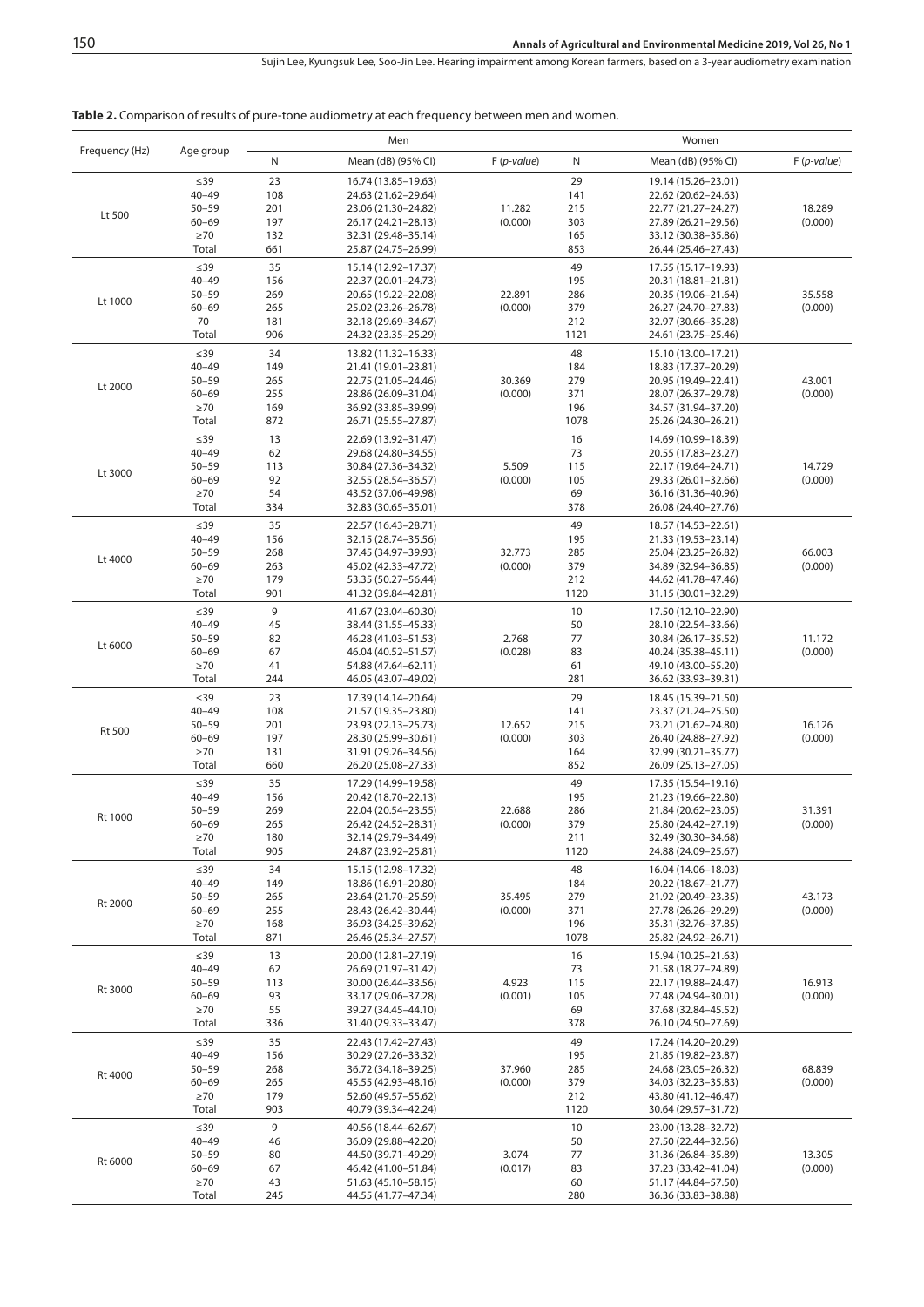**Table 3.** Prevalence of moderate-to-profound hearing impairment across age groups.

|                |                    | Men               |                   |                   |                    | Total             |                    |                |
|----------------|--------------------|-------------------|-------------------|-------------------|--------------------|-------------------|--------------------|----------------|
|                |                    | Left<br>(9/6)     | Right<br>(%)      | Total<br>(%)      | Left (%)           | Right<br>(%)      | Total<br>(9/6)     | Total<br>(9/6) |
| Age<br>(years) | $\leq$ 39          | 0.0               | 0.0               | 0.0               | 2.1                | 0.0               | 2.1                | 1.2            |
|                | $40 - 49$          | 9.4               | 5.3               | 11.6              | 2.6                | 4.1               | 5.2                | 8.0            |
|                | $50 - 59$          | 9.5               | 12.4              | 16.7              | 5.0                | 5.7               | 7.6                | 11.9           |
|                | $60 - 69$          | 17.0              | 19.2              | 25.0              | 15.4               | 13.1              | 21.6               | 22.9           |
|                | >70                | 37.2              | 32.7              | 46.4              | 31.7               | 28.4              | 39.4               | 42.4           |
|                | $x^2$<br>(p-value) | 67.605<br>(0.000) | 54.033<br>(0.000) | 71.093<br>(0.000) | 101.662<br>(0.000) | 80.882<br>(0.000) | 114.519<br>(0.000) |                |

**Table 4.** Differences in mean age and years of farm work between the normal hearing group and moderate-to-profound hearing impairment group.

|                       | Hearing<br>ability | Number      | Mean           | Standard<br>Deviation |           | p-value |
|-----------------------|--------------------|-------------|----------------|-----------------------|-----------|---------|
| Age                   | Normal<br>Impaired | 1493<br>363 | 56.87<br>65.73 | 10.799<br>9.519       | $-15.490$ | 0.000   |
| Years of<br>farm work | Normal<br>Impaired | 1356<br>328 | 27.69<br>36.21 | 15.896<br>16.531      | $-8.640$  | 0.000   |

**Table 5.** Differences in farm commodities between the normal hearing group and moderate-to-profound hearing impairment group.

|          |                 |               | Principal farm commodity* |               |                         |              |              |            |                |
|----------|-----------------|---------------|---------------------------|---------------|-------------------------|--------------|--------------|------------|----------------|
|          |                 |               |                           |               | 4                       | 5            | 6            |            | Total          |
| Normal   | Number<br>(%)   | 501<br>(78.9) | 264<br>(80.2)             | 309<br>(78.4) | 324<br>(85.9)           | 40<br>(85.1) | 18<br>(75.0) | (100.0)    | 1459<br>(80.7) |
| Impaired | Number<br>(9/0) | 134           | 65<br>$(21.1)$ $(19.8)$   | 85            | 53<br>$(21.6)$ $(14.1)$ | (14.9)       | 6<br>(25.0)  | 0<br>(0.0) | 350<br>(19.3)  |
| Total    | Number          | 635           | 329                       | 394           | 377                     | 47           | 24           | 3          | 1809           |

\* 1 – Paddy farming; 2 – Field farming; 3 – Fruit farming; 4 – Greenhouse farming; 5 – Stockbreeding; 6 – Special crop farming; 7 – Others.

and older. These rates were significantly different from one another. When the prevalence was divided of moderate-toprofound hearing impairment by gender and side of the head, the increasing trend of prevalence with age was maintained (Tab. 3).

There were significant differences in mean age and years of farm work between the normal hearing and the moderateto-profound hearing impairment groups (Tab. 4).

There was no significant difference ( $\chi$ 2=11.107; p=0.085) in farm commodities between the normal and moderate-toprofound hearing impairment groups (Tab. 5).



 **Figure 1.** The prevalence of hearing impairment of left and right ears

#### **DISCUSSION**

This study is the first to evaluate hearing impairment in Korean farmers nationwide. There have been few studies that have performed audiometric testing to measure hearing impairment at the national level in Korea [12]. In the Korean National Health and Nutrition Examination Survey (KNHANES), Korean adults completed audiometric testing (2010–2012, 16,040 persons). The weighted prevalence of mild hearing impairment (unaided pure tone audiometric threshold of 26–40dB for the superior ear) in Korean adults was 20.5%, and that of moderate-to-profound hearing impairment (unaided pure tone audiometric threshold of 40dB for the superior ear) – 9.2%[12].

In addition, men's hearing test results of this study were compared with those of KNHANES of 2013 [13]. The mean hearing thresholds at 4kHz were higher for farmers than the general population aged 40–59. Furthermore, there was a difference in hearing threshold interval by age. In the 40s, the difference of mean hearing thresholds at 4kHz was 8.35dB, in the 50s – 0.7dB. On the other hand, at over 60-years-old, the mean hearing threshold was worse in the general population than in farmers. This shows that the high prevalence of hearing loss of farmers is not due to presbycusis. Rather, the hearing loss of farmers at a young age is problematic. There were similar studies in other countries, e.g. in Australia, it has been reported that farmers have an average hearing threshold similar to that of the general population aged 10–15 years older [14]. In addition, one-fifth of the patients in a New Zealand study had a 4000Hz notch using the Occupational Safety and Health(OSH) 2002a criteria[15]. Despite differences in the definitions of hearing impairment and methods of measurement, the prevalence rate of hearing impairment in this study is higher than that of the general population in Korea.

In the general population, hearing impairment, after hypertension and arthritis, is one of the most highly prevalent chronic diseases [16]. The prevalence of hearing impairment in the United States is predicted to increase significantly due to an aging society and the growing use of personal hearing aids [17]. There are many causes of hearing loss, including genetic predisposition, maternal disease, complications at birth, aging, infectious diseases, such as meningitis or chronic ear infections, use of ototoxic drugs, or exposure to excessive noise [12]. Old age is the most common cause of hearing loss [18]. After adjusting for age, male gender, occupational exposure, and lower levels of education, were associated with the incidence of hearing loss[19].

In a previous study, the prevalence of mild hearing impairment (unaided pure tone audiometric threshold of 26– 40dB for the superior ear) of low/mid frequencies (averaged pure tone thresholds measured at 0.5, 1.0, and 2.0kHz for each ear) in women was high, compared with that in men (18.3% vs. 15.7%, p<0.001). In contrast, a higher prevalence of high-frequency mild hearing impairment was seen in men [12]. In the current study, the results of hearing impairment testing showed the same tendency. Men tend to experience more occupational noise exposure, which affects hearing impairment, especially at high frequency. Men also have more high-frequency mild hearing impairment [12]. There may be extrinsic factors contributing to hearing impairment in men. Most Korean men have to serve in the military for at least 21 months, and that experience could cause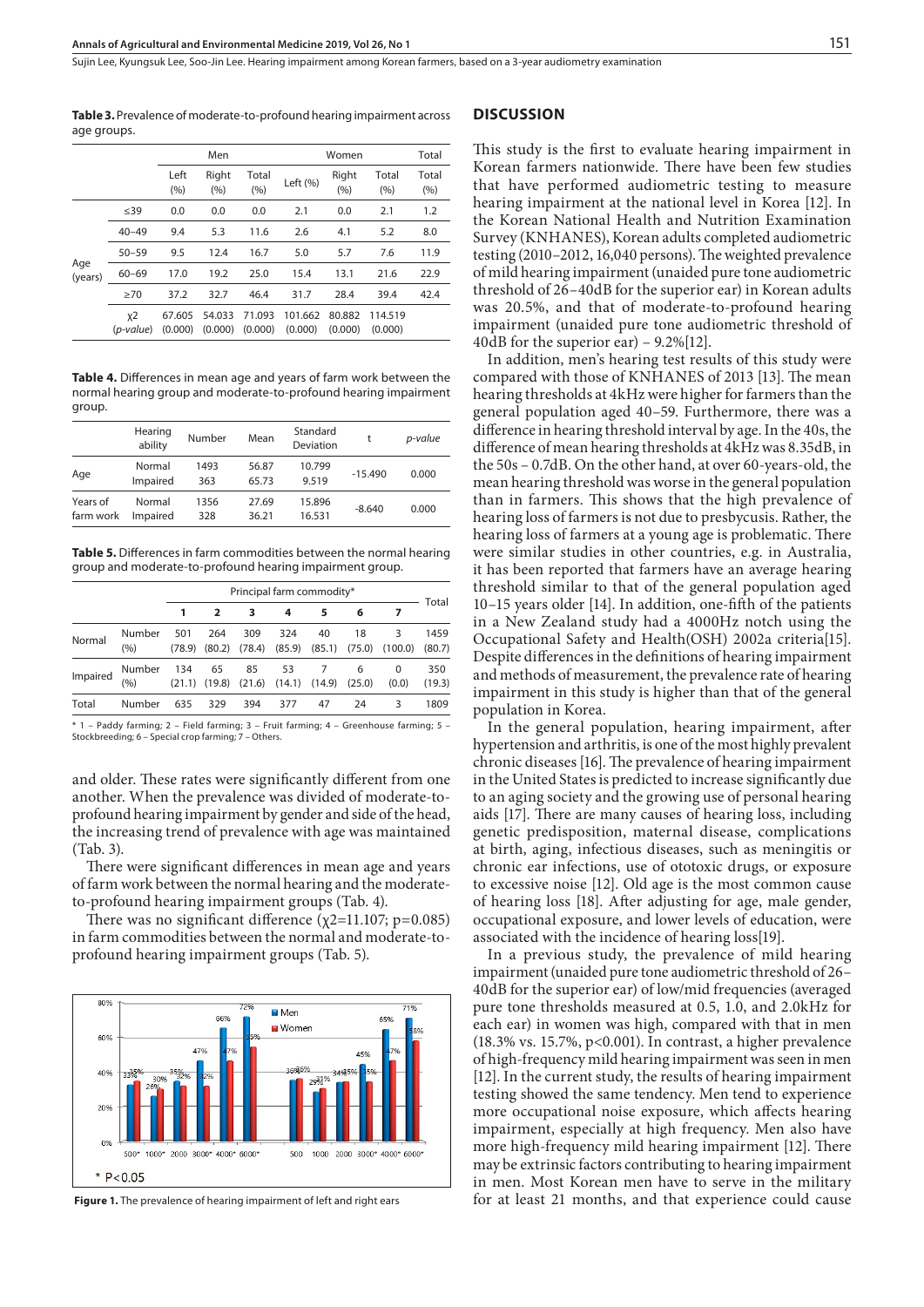NIHL and tinnitus [20]. There are arguments that the high prevalence of hearing impairment among men, especially at high frequencies, may be due to genetic vulnerability or differences in noise exposure. However, the reasons behind this difference remain unclear.

Noise exposure levels from riding a motorbike; driving a tractor, bulldozer, truck, or other heavy machinery, and using hand power tools were above the workplace exposure standard for farmers [15]. The prolonged and cumulative effect of exposure to excessive noise or peak noise of shotguns also causes hearing damage [21]. Farming equipment, such as grain dryers, circular saws, tractors, hand drills, and combines, have noise levels above 85dB [22]. In New Zealand, where a personal noise dosimetry was conducted, the mean noise exposure level was 86.6Db (A) for sheep farmers and 85.7dB(A) for mixed farmers. According to another study, 51% farmers were exposed to noise greater than 85dB(A), and 18% were exposed to levels above 90dB(A) [21]. Specifically, the noise levels of farm activities and equipment approximately range from spraying from a tractor (81dB) to operating a chain saw (99–119dB) [21]. In addition, one-third of agricultural workers in a previous study were exposed to noise levels above the recommended Australian Standard of 85dB(A) [15].

The studies described above indicate that noise exposure from the use of agricultural machinery can cause hearing loss in farmers. Also in Korea, farmers frequently use equipment such as motor cultivators, tractors, motor sprayers, motor rice-planting machines, combines, and dryers. However, there have been few studies on the noise level on a farm. The presented study did not measure the degree of noise exposure or identify the agricultural machinery used by each person. In the subsequent study, it will necessary to evaluate the degree of hearing loss by the noise sources. The measurement of noise level on a farm is necessary for the preservation of farmers' hearing acuity.

Noise at work can be a risk because it interferes with communication and disrupts one's ability to hear warnings [21]. In a systematic review and meta-analysis, the pooled odds ratio of agricultural injury was 2.01 in farmers with hearing loss or hearing aid devices [23]. In a case-control series of Iowa farmers in the USA, wearing a hearing aid increased animal-related injuries (OR=5.35), machineryrelated injuries (OR=4.37), and total agricultural injuries (OR=2.36)[24]. Moreover, individuals who had moderate-toprofound hearing loss had impaired health-related quality of life after adjusting for age, gender, education, arthritis, other chronic diseases, and poor visual acuity[25].

In the United States, agricultural employers are not subject to the US Department of Labor Occupational Safety and Health Administration's (OSHA) noise standards [5]. In addition, it is difficult for farmers to access safety specialists, industrial hygienists, or occupational health nurses [4]. The absence of accessibility to a health care system is similar in Korea. It is necessary to protect farmers' health, particularly if they do not use protective equipment.

There are several limitations in the current study. First, when performing an audiometric examination, a soundproof booth was not used, nor was noise level measured in the rooms where hearing tests were performed. According to a previous study [26], background noise can significantly disturb the accuracy of hearing threshold at the lower frequencies of 500 and 1,000 Hz. Specifically, when audiometric tests were

conducted in both non-compliant and compliant rooms, the result differences at 500, 1,000 and 2,000 Hz ranged 30–32 dB. The other frequencies of 2,000–4000, 6,000 and 8,000Hz showed no statistically significant differences. Therefore, not controlling the noise of the measuring room might not have a significant impact on the evaluation of the moderate-to-profound hearing impairment. Furthermore, [Occupational Safety and Health Administration](https://www.osha.gov/) OSHA) requires that the audiometric test rooms, which can be open, should not have background sound pressure levels exceeding the maximum permissible ambient noise levels (MPANL), which are 40dB SPL at 500Hz**,** 40 dB SPL at 1000Hz, 47 dB SPL at 2000Hz, 57 dB SPL at 4000Hz, and 62 dB SPL at 8000Hz [27]. 40dB is the average decibel rating for a library and a quiet house in daytime, and 50dB the average decibel rating in a quiet office. The hearing tests in the presented study were performed in a quiet house located in secluded countryside, in order not exceed the L.

In addition, no physical examinations or bone-conduction threshold tests were perform; therefore, underlying ear diseases, such as otitis media, could have been missed. For more accurate diagnosis of noise-induced hearing loss, airway and bone conduction tests are required. However, a one-on-one interview was conducted to investigate detailed past illnesses and exclude patients who had a previous history of ear diseases, such as otitis media, trauma to the eardrum, etc., which could cause conductive hearing, and tried to include only sensorineural hearing loss in the analysis. Additional studies need to evaluate both the air and bone conduction to accurately evaluate the noise-induced hearing loss. Because of measurement differences, comparison of the obtained results with those of other studies should be conducted with caution.

Second, there are missing data which could affect the results. In particular, not all participants had audiometric data at all frequencies, there is therefore some risk of miscalculation of the prevalence of hearing impairment. Third, it was not possible to assess potentially confounding factors, aside from age and years of farm work. In future studies, evaluation of noise exposure to agricultural implements and measurement of surrounding noise for each farmer should be conducted.

#### **CONCLUSIONS**

The study shows that the prevalence of hearing impairment in Korean farmer is 19.6%, higher than that of the general population. A probable reason for this difference is excessive noise exposure on farms. To manage farmers' hearing health, precise evaluations of farmers' hearing acuity and noise exposure at farms should be conducted. This study might be a stepping-stone to protecting the hearing health of farmers.

#### **REFERENCES**

- 1. Fuchs A, Kouimintzis D, Neumann G, Kirch W. Health risks related to crop farming in Europe. J Public Health (Bangkok) 2007; 15: 233–44. doi:10.1007/s10389–007–0131–3.
- 2. Voaklander DC, Umbarger-Mackey ML, Wilson ML. Health, Medication Use, and Agricultural Injury: A Review. Am J Ind Med. 2009; 52: 876–89. doi:10.1002/ajim.20749.
- 3. Lee SJ, Kim I, Ryou H, Lee KS, Kwon YJ. Work-related injuries and fatalities among farmers in South Korea. Am J Ind Med. 2012; 55: 76–83. doi:10.1002/ajim.21016.